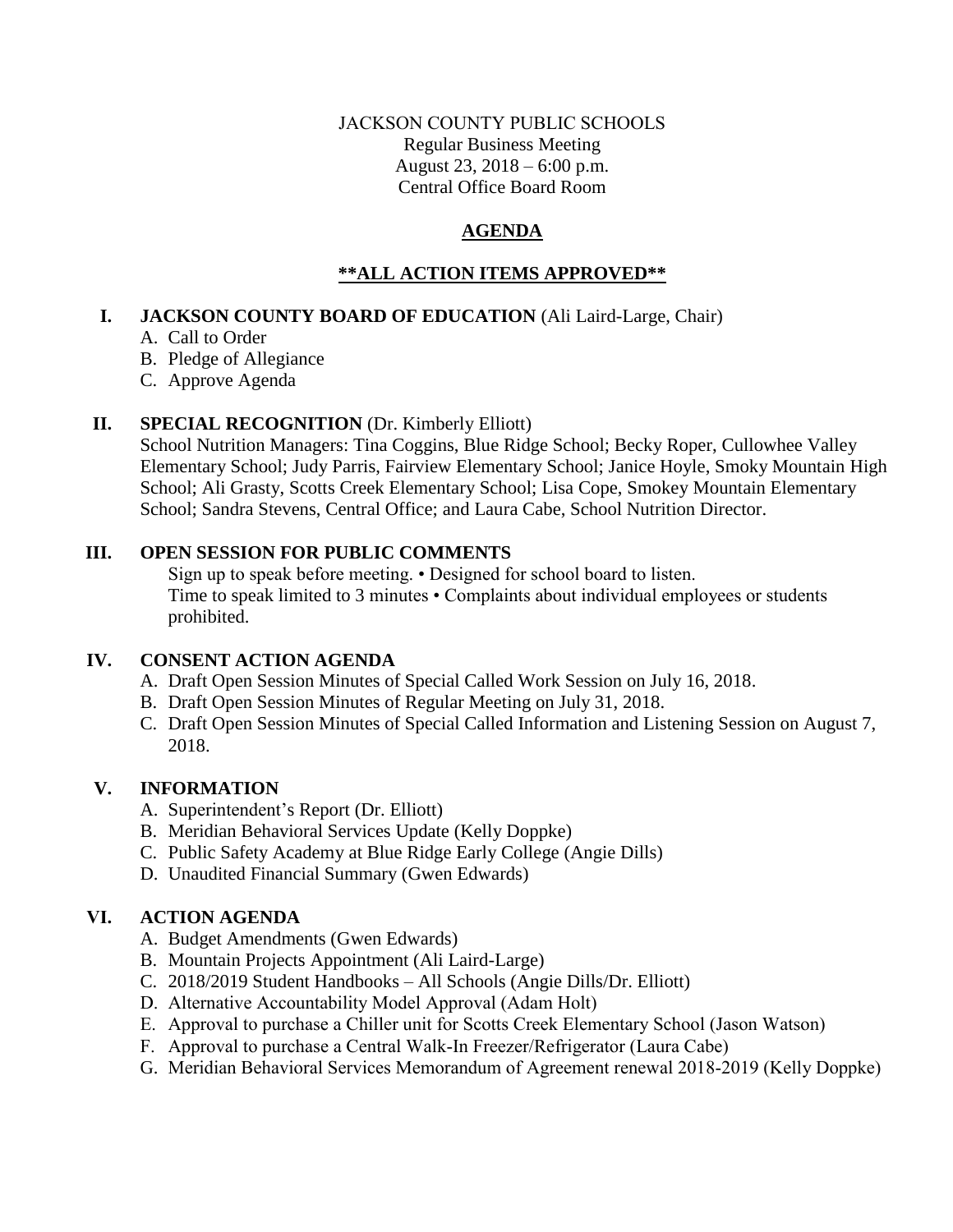- H. Policy Updates
	- 1. Students at Risk of Academic Failure (3405)
- **VII. CLOSED SESSION – Pursuant to G.S. 143.318.11 for the following purposes: under subsection; (a) (1) to prevent the disclosure of privileged or confidential personnel information pursuant to G.S. 115C-319-321 and (a) (3) to discuss matters protected by the attorney-client privilege.**

### **VIII. PERSONNEL ACTION AGENDA**

#### **Employee Recommendations:**

- 1. Ayers, Phillip Graduation Specialist, School of Alternatives
- 2. Ballif, Janet Teacher Assistant, Scotts Creek Elementary School
- 3. Benavides, Jade Color Guard Instructor, Smoky Mountain High School
- 4. Bennett, Teresa Afterschool Assistant, Scotts Creek Elementary School
- 5. Bishop, Johnnie Nell Afterschool Assistant, Cullowhee Valley Elementary School
- 6. Brower, Brittany School Counselor, Smokey Mountain Elementary School
- 7. Brown, Hope Tutor, Smokey Mountain Elementary School
- 8. Edwards, Kimberly School Nutrition Assistant, Fairview Elementary School
- 9. Flick, Shawn Marching Band Assistant, Smoky Mountain High School
- 10. Frady, Tiffany Teacher, Smoky Mountain High School
- 11. Frady, Tiffany Marching Band Assistant, Smoky Mountain High School
- 12. Gibson, Demetrius Teacher Assistant Safety Assistant, Cullowhee Valley Elementary School
- 13. Goldin, Alan Teacher, School of Alternatives
- 14. Gotay, Maria School Nutrition Assistant, Scotts Creek Elementary School
- 15. Green, Brynn Afterschool Site Coordinator, Smokey Mountain Elementary School
- 16. Green, Tiffany School Nutrition Assistant, Smokey Mountain Elementary School
- 17. Gregg, Kashayla Afterschool Assistant, Cullowhee Valley Elementary School
- 18. Hardin, Ben Teacher, School of Alternatives
- 19. Holden, Josie Teacher, Blue Ridge School
- 20. Holder, Tammy Bus Driver, School of Alternatives
- 21. Johnson, Alan Afterschool Assistant, Cullowhee Valley Elementary School
- 22. Johnson, Linzi Afterschool Assistant, Smokey Mountain Elementary School
- 23. Lemons, Michael Afterschool Assistant, Cullowhee Valley Elementary School
- 24. Logan, Jeffrey Bus Driver, Smokey Mountain Elementary School
- 25. Mercer, Heather School Nutrition Assistant, Scotts Creek Elementary School
- 26. McCoy, Brent Teacher, School of Alternatives
- 27. Robinson, Darryl Bus Driver, School of Alternatives
- 28. Rowe, Christy Teacher Assistant, Scotts Creek Elementary School
- 29. Simmons, Georgeanne EC Teacher Assistant for Pre-K, Smokey Mountain Elementary School
- 30. Watson, Savannah Afterschool Assistant, Fairview Elementary School
- 31. Winston, Amy Teacher, Blue Ridge School and Early College
- 32. Witherspoon, Allison Afterschool Assistant, Cullowhee Valley Elementary School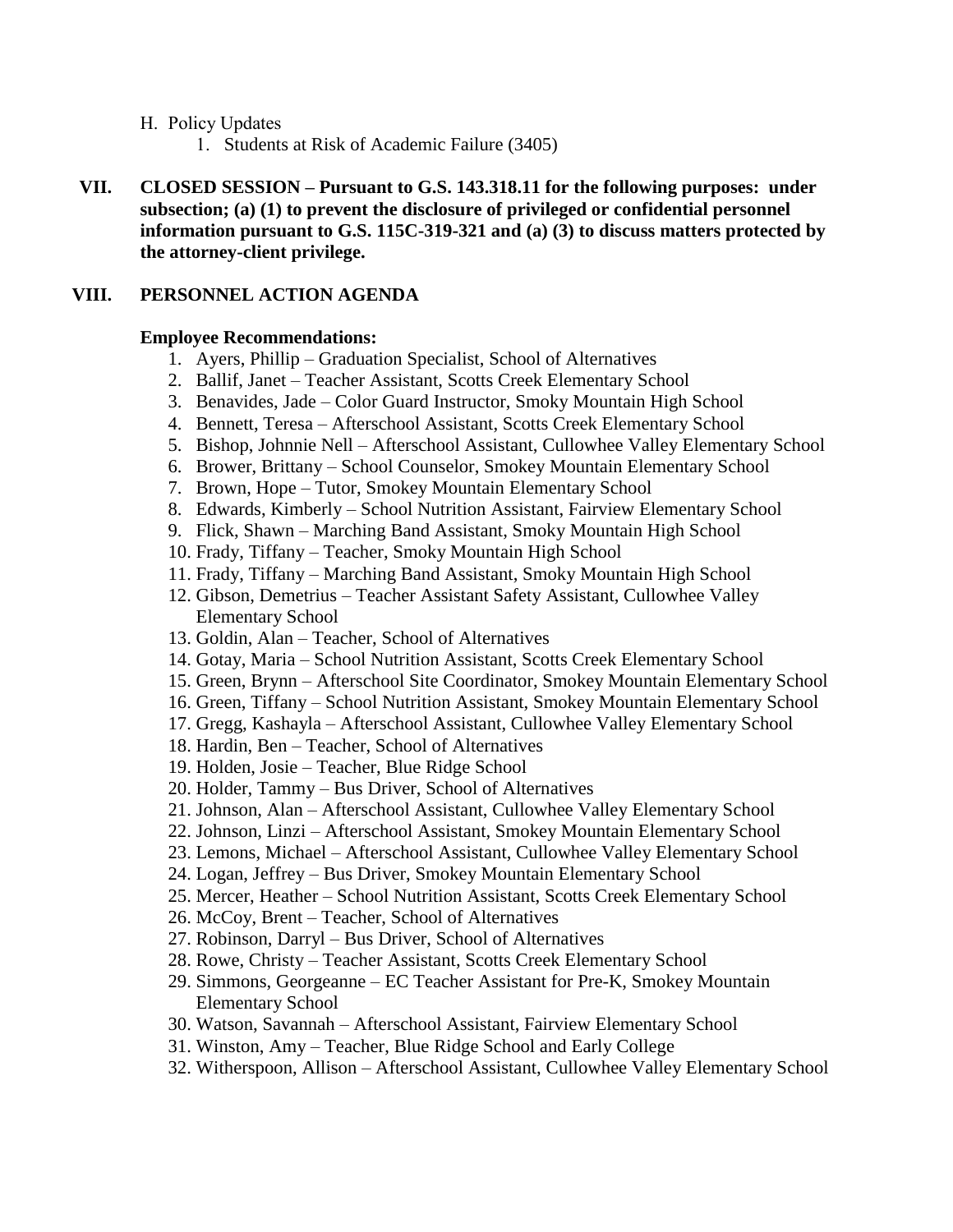#### **Employee Resignations:**

- 1. Cagle, Curtis Teacher and Assistant Football Coach, Smoky Mountain High School
- 2. Gibson, Tony Teacher, Cullowhee Valley Elementary School
- 3. Moore, Misty EC Teacher Assistant, School of Alternatives
- 4. Prewitt, Pauline Bus Monitor, School of Alternatives
- 5. Range, Ashleigh School Counselor, Smokey Mountain Elementary School
- 6. Robinson, Darryl Custodian and Bus Driver, Blue Ridge School and Early College

### **Special Requests – Leave of Absence:**

1. Green, Connie – Teacher Assistant, Scotts Creek Elementary School

#### **Staff, Non-Staff and Returning Coach Recommendations:**

- 1. Ballentine, Denise Head Coach Middle School Volleyball, Blue Ridge Early College
- 2. Boone, Jerrod Assistant Coach Varsity Women's Basketball, Smoky Mountain High School – New Staff
- 3. Brooks, Beth Head Coach Softball, Smokey Mountain Elementary School Returning Staff
- 4. Brooks, Beth Assistant Coach Volleyball, Smokey Mountain Elementary School Returning Staff
- 5. Brooks, Whitney Assistant Coach Softball, Smokey Mountain Elementary School Returning Non-Staff
- 6. Brown, Dolphus Head Coach Soccer, Fairview Elementary School Returning Non-Staff
- 7. Estep, Audrey Assistant Coach Girls Basketball, Smokey Mountain Elementary School – Returning Staff
- 8. Graafsma, Rebecca Head Coach Volleyball, Smokey Mountain Elementary School – Returning Staff
- 9. Hyatt, Steven Assistant Coach Boys Basketball, Smokey Mountain Elementary School – Returning Non-Staff
- 10. Jennings, Emily Head Coach Volleyball, Fairview Elementary School New Staff
- 11. Mayse, Tim Head Coach Varsity Boys Cross Country, Blue Ridge Early College Returning Staff
- 12. Mayse, Tim Head Coach Varsity Girls Cross Country, Blue Ridge Early College Returning Staff
- 13. Pangle, Alaina Head Coach Girls Basketball, Smokey Mountain Elementary School – Returning Staff
- 14. Ramos, Mike Head Coach Boys Basketball, Smokey Mountain Elementary School – Returning Non-Staff
- 15. Rice, Audrey Assistant Coach Middle School Volleyball, Blue Ridge Early College
- 16. Santoyo, Jesus Head Coach Soccer, Smokey Mountain Elementary School Returning Staff
- 17. Williams, Shane Assistant Coach Junior Varsity Football, Smoky Mountain High School – Returning Staff
- 18. Willoughby, Wesley Assistant Coach Soccer, Smokey Mountain Elementary School – Returning Staff